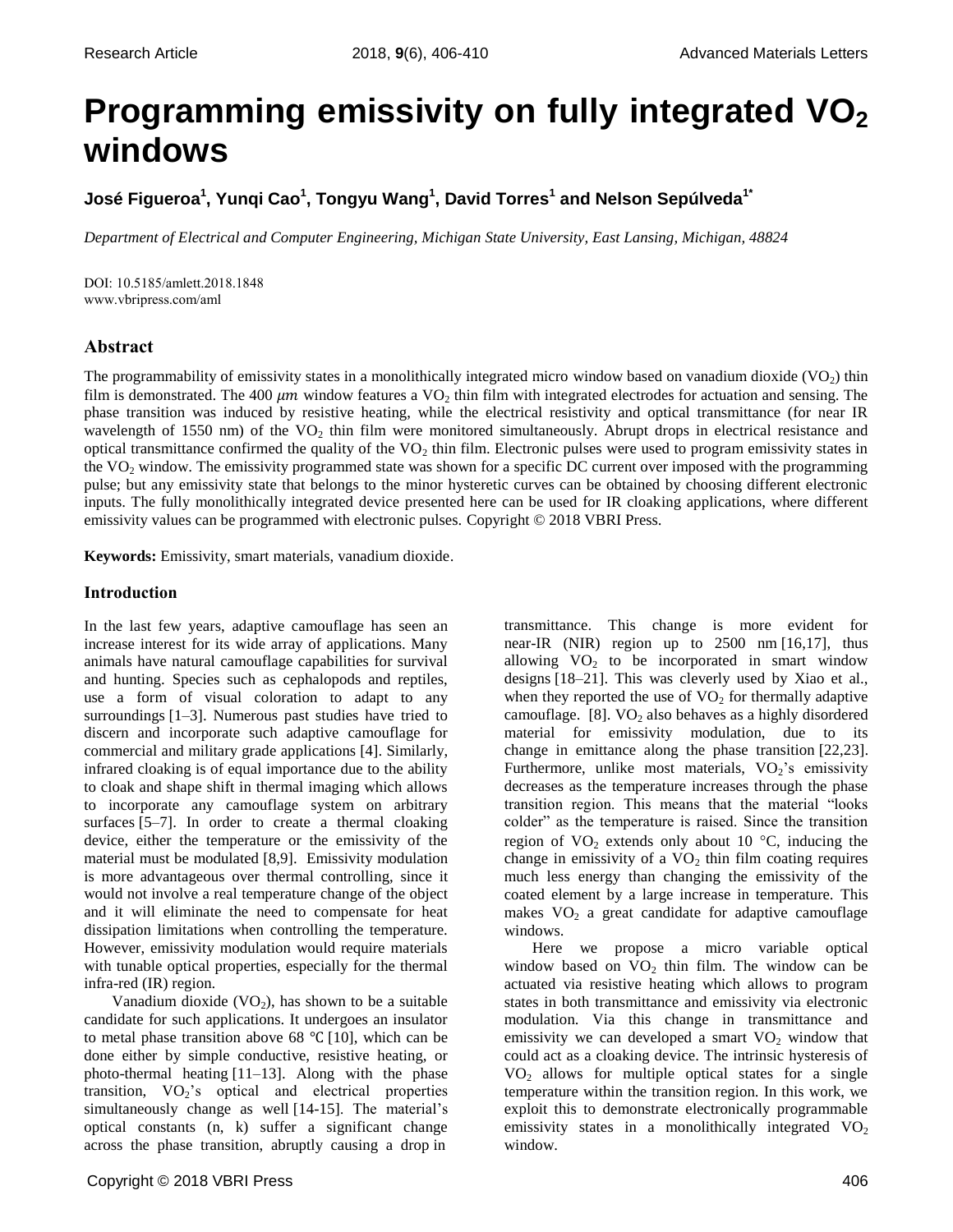# **Experimental**

## *Device Fabrication*

The fabrication of the  $VO_2$ -based window consisted of a 4-mask lithography process, with a minimum feature size of  $10 \mu$ m. The fabrication process is shown in Fig. 1. A double sided polished  $SiO<sub>2</sub>$  wafer (2-inch diameter,  $500 \mu m$  thick, SOF50D05C2, MTI) was used as the substrate. The metal layers (titanium/platinum (Ti/Pt) with thicknesses of 400  $\AA/1500\AA$ , respectively) used for the heater and electrodes were deposited by evaporation and patterned using lift-off technique. The Ti layer was used only for adhesion purposes. The width of the heater loop was 10  $\mu$ m and the electrodes was 15  $\mu$ m. The gap between the heater loop and the electrode was  $10 \mu m$  as well.

An insulating layer of  $SiO<sub>2</sub>$  of approximately 400 nm thick was deposited by plasma enhanced chemical deposition (PECVD). This was done in 3 steps of  $\sim$ 130 nm each to avoid possible voids through the  $SiO<sub>2</sub>$ . After deposition, the  $SiO<sub>2</sub>$  layer was etched by reactive ion etching (RIE) to open vias to the Pt electrodes to the  $VO<sub>2</sub>$ thin film that was going to be deposited next. A layer of  $VO<sub>2</sub>$ , approximately 170 nm thick was deposited by pulsed laser deposition (PLD). A KrF laser operated at 10 Hz with a laser fluence of  $\sim$  2 J/cm<sup>2</sup> was used, with a deposition time of 25 minutes. The substrate was maintained at  $595^{\circ}$ C in an oxygen environment at 15 mTorr pressure. After deposition, an annealing process under the same pressure and temperature conditions was performed for 30 minutes. To avoid any undesired material residual accumulation that would have affected the results for transmission experiments, the backside of the wafer was covered during the deposition. This was followed by the patterning of the  $VO<sub>2</sub>$  windows through photolithography process and RIE using [24]. Finally, another  $SiO<sub>2</sub>$  etching step was performed to open contact pads to the heater and electrodes. The 2 inch wafer was then diced into individual dies, each measuring  $4 \text{ mm}^2$ .



Fig. (1). Fabrication process for the  $VO<sub>2</sub>$  based window. (a)  $SiO<sub>2</sub>$ substrate, (b) metallization of heater and electrodes. (c)  $SiO<sub>2</sub>$  insulating layer, (d) opening of the electrodes. (e)  $VO<sub>2</sub>$  deposition and window patterning, and (f) opening of contact pads for electrical connections.



Fig.  $(2)$ . Optical set-ups used to measure the  $VO<sub>2</sub>$  window: (a) Electrooptical setup used for measurement taking. (b) IR camera setup.

## *Experimental setup*

**Fig. 2 (a)** shows the electro-optical setup used to test the  $VO<sub>2</sub>$  window. The die containing the four micro  $VO<sub>2</sub>$ windows was mounted and wire-bonded into a circular package which has a hole in the middle to facilitate the transmittance measurements. The package was then mounted to a custom built printed circuit board (PCB) with a centered hole and electrical connections for both the heater and electrodes. Once wired and mounted, the PCB was placed on an X-Y-Z translational stage to align the IR laser beam with incidence normal to the window. A Thorlabs NIR laser diode ( $\lambda = 1550$  nm, ML925B45F) was operated below its stable power of  $5 \text{ mW}$  for measurement taking. To make sure that the beam spot was properly aligned with the window, a Thorlabs NIR laser diode  $(\lambda = 980 \text{ nm}, \text{L}980P010)$  was used. Both laser diodes were passed through a 50:50 NIR beam splitter (Thorlabs, BS015- 50:50,  $1100 \text{ nm} - 1600 \text{ nm}$ ), then coupled into a single mode optical fiber and focused with a lens of 15 mm focal length. The lens was mounted on a micro positioner rail to control the diameter of the beam. A laser beam profiler (LBP, Newport, Model number LBP-4-PCI) was used to assist in the alignment of the focused laser beam and to obtain an approximate value of the beam diameter. After passing through the sample, the laser beam was focused into an optical sensor (S144C, Thorlabs) connected to a power meter (PM100D, Thorlabs), which communicates with a LabVIEW computer interface to facilitate data gathering.

For measurements, the electrical contacts on the PCB were connected to a National Instruments data acquisition (NI USB-6001) control for data acquisition. To actuate the window, a heater current  $I_H$  was used while the voltage across the  $VO_2$  ( $V_{VO_2}$ ) was measured. Using a voltage divider and  $V_{V_0}$ , the resistance of  $VO_2$  was calculated (see insert in **Fig. 2**). For the voltage divider, a series resistor of  $R_s = 6.67 \text{ k}\Omega$  and a supply voltage of  $V_C = 10$  V were used to measure the  $VO<sub>2</sub>$  resistance. Thus, the setup allows to simultaneously measure and drive the device.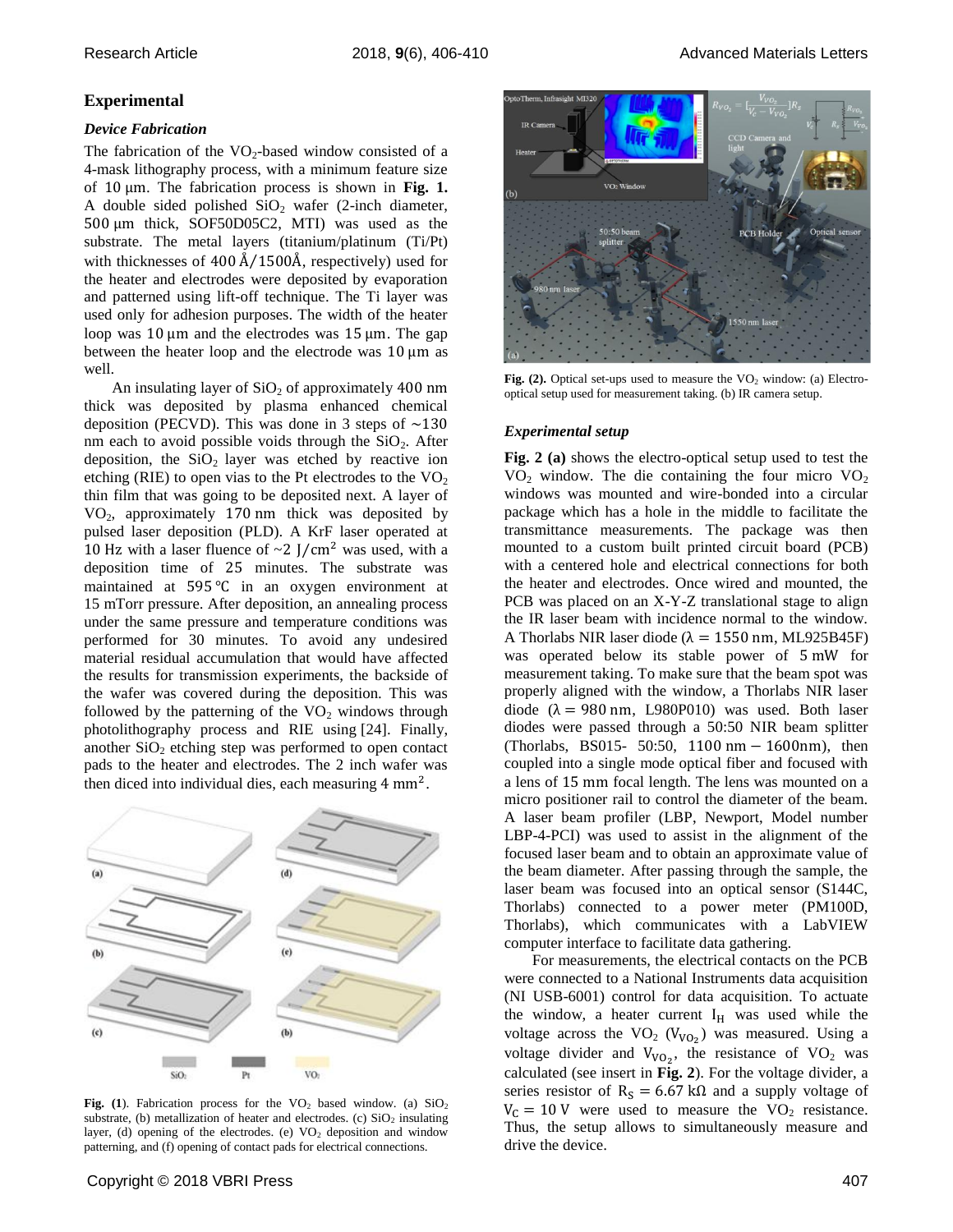The electro-thermal actuation, temperature distribution and emissivity were investigated by IR thermal imaging (OptoTherm, Infrasight MI320) as shown in **Fig. 2 (b)**. Emissivity measurements were taken as a function of both temperature (i.e. conductive heating) and current (i.e. resistive, or Joule heating). For the temperature measurements, the die containing the window was attached to a Peltier heater. In order to obtain the value of the thermal emissivity, it is necessary to have a material with a well-defined emissivity (i.e. a benchmark). To this end, a piece of masking tape with a known value of emissivity  $(E = 0.95$  [25]) was placed near the window of VO<sub>2</sub>. Then the emissivity of the  $VO<sub>2</sub>$  was modified in the thermal camera until the temperature measured by the IR thermal imaging system in the  $VO<sub>2</sub>$  region was equal to the temperature measured in a selected region inside the masking tape.

### **Results and discussion**

Characterization of both optical and electrical transitions were performed simultaneously for the 400  $\mu$ m sized VO<sub>2</sub> window as shown in **Fig. 3**. In order to obtain the major hysteretic loops, current steps of increasing amplitude (0.1 V, or 0.63 mA) were applied to the heater electrodes until the phase transition was complete. This resulted in the major heating hysteretic loop. Then, current steps of decreasing amplitude were applied until reaching 0 mA, which resulted in the major cooling hysteretic loop. Each current step lasted 1 s, and the measurement was taken after waiting 900 ms from the beginning of the step. During this input to the heater, the  $VO<sub>2</sub>$ 's resistance and transmittance were being monitored. A drop of approximately 3 orders in magnitude is visible for the resistance of  $VO<sub>2</sub>$  across its phase transition. This drop in resistance of  $VO<sub>2</sub>$  is to be expected and confirms the overall good quality of the sample. The average resistance drop for the sample was from  $R_i = 631 k\Omega$ to  $R_f = 676 \Omega$ , having an average  $\frac{R_i}{R_f}$  ratio of  $\sim 935$ . For the optical transmittance, the power of the IR laser before the sample (1.22 mW) was used to normalize the transmitted power through the sample. A transmittance drop from  $T_i = 0.36$  to  $T_f = 0.14$  was observed for the 400  $\mu$ m window, giving a ratio of  $\frac{r_i}{T_f} = 2.57$  for the infrared region ( $\lambda = 1550 \text{ nm}$ ). To demonstrate the programmability stages of  $VO<sub>2</sub>$ , several minor loops were measured for both electrical and optical transitions. **Fig. 4** shows the plots for resistance and transmittance. The input used for obtaining these minor loops is shown in the insert of **Fig. 4**.

Obtaining the minor loop plots allows for a more reliable way to program the desired values for transmittance and therefore emissivity. For this case, the same current-increase input steps used to obtain the major heating hysteretic loop was used, until reaching 15 mA.



**Fig. (3).** Simultaneous measurements for the electrical (a) and optical (b) transition in the 400  $\mu$ m VO<sub>2</sub> window.



**Fig. 4.** Electrical (a) and optical transition (b) minor loops in the  $400 \ \mu m$  VO<sub>2</sub> window. Programming pulse is over-imposed. Inset shows the voltage input used to obtain the minor loops.

This was used as the pre-heating current, from which the first electrical/optical state was measured. Programming of a second electrical/optical state was achieved by applying an electrical pulse (also following the same step input) up to 16.97 mA **(see Fig. 3).** Since this value of current is not enough to complete the phase transition of  $VO<sub>2</sub>$ , once the pulse is over, the resistance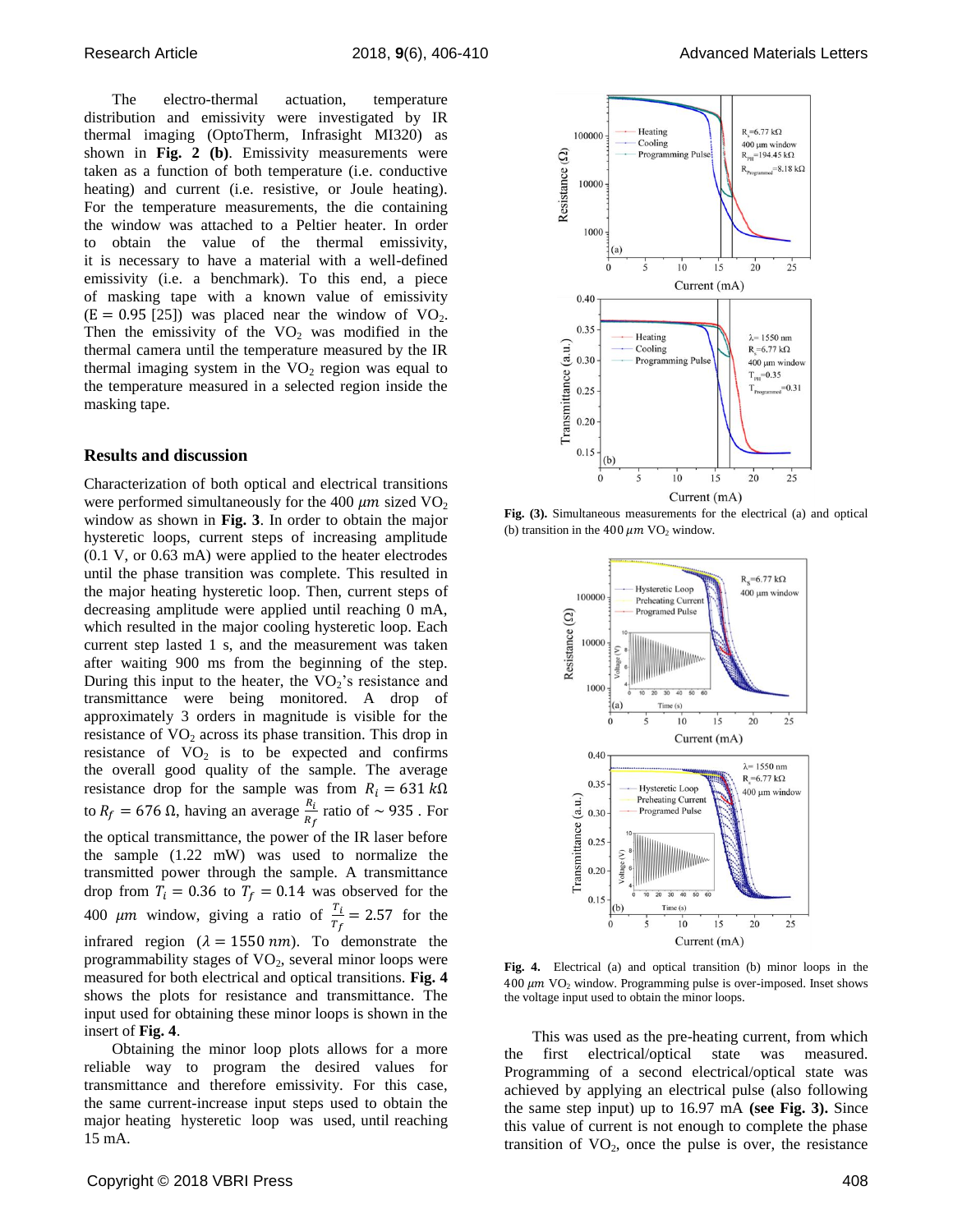and transmittance comes back to the pre-heating current, but following one of the minor hysteretic loops. The resulting pre-heated and programmed states in electrical resistance and optical transmittance are shown in **Fig. 3,** and the corresponding minor loop is identified in **Fig. 4.** It should be noted that there is a DC shift in transmittance between the minor loops and the programming pulse, which is most likely due to a small difference in the background light when measurements were taken. Although this shows only one programmed state, essentially any electrical resistance/transmittance value that belongs to the minor loops can be programmed by simply using a different pulse magnitude or pre-heating current.

In order to know the required minimum sampling rate for the  $400 \mu m$  window, the device's thermal time constant was measured. This was done by measuring the voltage in  $VO_2$  ( $V_{VO2}$ ) resulting from a single current step input  $I_H$ . **Fig.** (5) shows the thermal time constant  $(\tau_{off} = 21.68 \text{ ms})$  for the device for the case when the step was released **(see Fig. 5).** This measured time constant of  $\sim$  20 ms is much faster than the 100 ms used for the current step input pulses, which indicates that the pulses will be enough to reach steady-state.

The change in  $VO<sub>2</sub>$ 's optical properties across its phase transition is larger for wavelengths in the infra-red (IR) region [18]. The material's ability to radiate thermal energy (i.e. emissivity) also changes abruptly during the material's phase change, which allows for selective thermal emission. **Fig. 6 shows** the  $VO<sub>2</sub>$  emissivity as a function of both temperature and current. For both plots, VO<sup>2</sup> shows negative differential emissivity at the onset of the phase transition, which occurs around  $T_{PT} \approx 68 \text{ °C}$ and  $I_{PT} \approx 19.9 \text{ mA}$ . The VO<sub>2</sub> window shows a large thermal emissivity change from 0.76 below the transition point to 0.54 above the transition point. To measure emissivity as a function of current, the temperature of the VO<sup>2</sup> window was first measured as a function of current. Given that the emissivity of  $VO<sub>2</sub>$  changes with temperature, we needed a benchmark for calibration. Using the masking tape mentioned earlier for conductive experiments from Peltier heater would not work in this case, since it would require increasing the temperature of the tape by Joule heating through the same resistive heater used for the window. Therefore, we used the platinum heater as a temperature sensor, by monitoring its resistance as the current was applied. The heater's temperature as a function of current was used to obtain the  $VO<sub>2</sub>$  window's temperature. This allowed for mapping  $VO<sub>2</sub>$ 's emissivity to obtain figure (6-b). On comparing the transition point for the plots on Fig. (4) to the plot in Fig. (6-b), there is a difference in current of  $I_{PT} \approx 4.5$  mA. This is most likely due to the method for measuring the emissivity as a function of current as previously mentioned. It should be noted that the hysteresis curves have similar shapes, which suggests that the difference is most likely a "DC offset", which would be corrected by an additional integrated device that can be used as a benchmark for calibration.



**Fig. 5.** Time constant measurement for the 400  $\mu$ m window.



**Fig. 6.** Emissivity as a function of temperature (a) and current (b) for the 400  $\mu$ m window.

**Fig.** (7) shows a thermal image for a  $400 \mu m$ window before and after actuation using an electric pulse (1 mA), supplied in the form of short current steps –as depicted for the electrical and transmissivity experiments. Although both states correspond to the same temperature –since after the pulse the current returns to the pre-heated value–, the thermal image after the pulse clearly shows a lower irradiance, which is mapped to a lower temperature. This is due to the lower emissivity of the  $VO<sub>2</sub>$  after the programming pulse.



Fig. 7. Thermal image for the 400  $\mu$ m window before programming pulse (a), and after programming pulse (b).